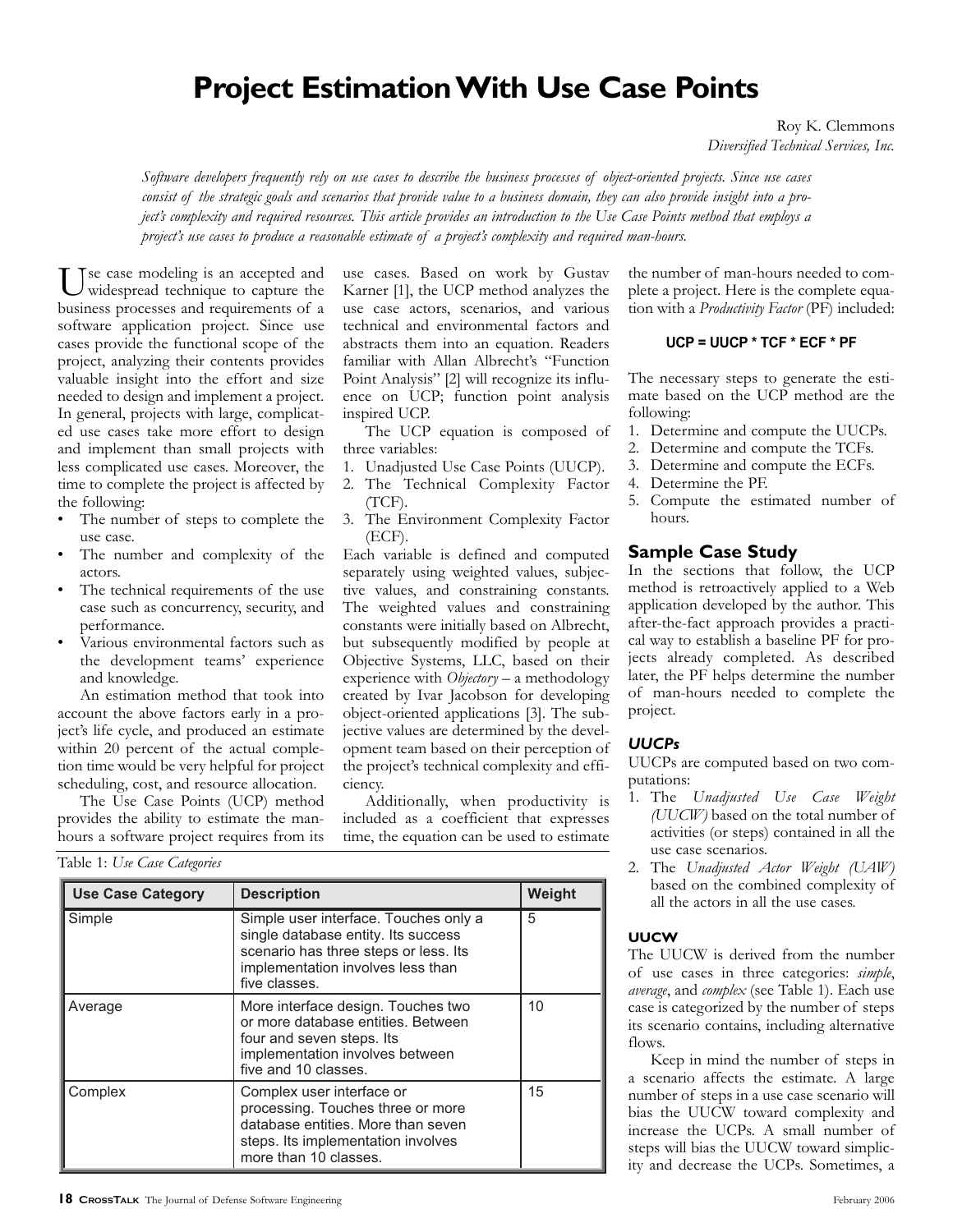large number of steps can be reduced without affecting the business process.

The UUCW is calculated by tallying the number of use cases in each category, multiplying each total by its specified weighting factor, and then adding the products. For example, Table 2 computes the UUCW for the sample case study.

## **UAW**

In a similar manner, the Actor Types are classified as simple, average, or complex as shown in Table 3.

The UAW is calculated by totaling the number of actors in each category, multiplying each total by its specified weighting factor, and then adding the products. Table 4 computes the UAW for the sample case study.

The UUCP is computed by adding the UUCW and the UAW. For the data used in Tables 2 and 4, the UUCP =  $210 + 12 = 222$ .

The UUCP is *unadjusted* because it does not account for the TCFs and ECFs.

## *TCFs*

Thirteen standard technical factors exist to estimate the impact on productivity that various technical issues have on a project (see Table 5, page 20). Each factor is weighted according to its relative impact.

For each project, the technical factors are evaluated by the development team and assigned a *perceived complexity* value between zero and five. The perceived complexity factor is subjectively determined by the development team's perception of the project's complexity – concurrent applications, for example, require more skill and time than single-threaded applications. A perceived complexity of 0 means the technical factor is irrelevant for this project, 3 is average, and 5 is strong influence. When in doubt, use 3.

Each factor's weight is multiplied by its perceived complexity factor to produce the *calculated factor*. The calculated factors are summed to produce the *Technical Total Factor*. Table 6 (see page 20) calculates the technical complexity for the case study.

Two constants are computed with the Technical Total Factor to produce the TCF. The constants constrain the effect the TCF has on the UCP equation from a range of 0.60 (perceived complexities all zero) to a maximum of 1.30 (perceived complexities all five).

TCF values less than one reduce the UCP because any positive value multiplied by a positive fraction decreases in magnitude:  $100 * 0.60 = 60$  (a reduction of 40 percent).

TCF values greater than one increase the UCP because any positive value multi-

|                                |                                                                                                                                                                                                                                         |                                                                                 |        |                                         | Project Estimation With Use Case Points                                                            |
|--------------------------------|-----------------------------------------------------------------------------------------------------------------------------------------------------------------------------------------------------------------------------------------|---------------------------------------------------------------------------------|--------|-----------------------------------------|----------------------------------------------------------------------------------------------------|
| <b>Use Case</b><br><b>Type</b> | <b>Description</b>                                                                                                                                                                                                                      |                                                                                 | Weight | <b>Number</b><br>of Use<br><b>Cases</b> | <b>Result</b>                                                                                      |
| Simple                         | single database entity. Its success<br>scenario has three steps or less. Its<br>classes.                                                                                                                                                | Simple user interface. Touches only a<br>implementation involves less than five |        |                                         | 35                                                                                                 |
| Average                        | More interface design. Touches two or<br>more database entities. Between four<br>and seven steps. Its implementation<br>involves between five and 10 classes.                                                                           |                                                                                 | 10     | 13                                      | 130                                                                                                |
| Complex                        | Complex user interface or processing.<br>Touches three or more database<br>entities. More than seven steps. Its<br>implementation involves more than 10<br>classes.                                                                     |                                                                                 |        |                                         | 45                                                                                                 |
|                                |                                                                                                                                                                                                                                         |                                                                                 |        | Total UUCW   210                        |                                                                                                    |
| increase of 30 percent).       | Table 2: <i>Computing UUCW</i><br>plied by a positive mixed number increas-<br>es in magnitude: $100 * 1.30 = 130$ (an<br>Since the constants constrain the TCF from a                                                                  | tion is:                                                                        |        |                                         | For the rest of us, a more digestible equa-<br>$TCF = 0.6 + (.01 * Technical Total Factor)$        |
|                                | range of 0.60 to 1.30, the TCF can impact the<br>UCP equation from -40 percent (.60) to a max-<br>imum of +30 percent (1.30).<br>For the mathematically astute, the<br>complete formula to compute the TCF is:                          | 20.5 percent.                                                                   |        |                                         | For Table 6, the TCF = $0.6 + (0.01 * 19.5)$<br>$= 0.795$ , resulting in a reduction of the UCP by |
| where,                         | <b>ECFs</b><br>TCF = C <sub>1</sub> + C <sub>2</sub> $\sum_{i=1}^{13}$ W <sub>i</sub> * F <sub>1</sub><br>The ECF (see Table 7, page 21) provides a<br>concession for the development team's<br>experience. More experienced teams will |                                                                                 |        |                                         |                                                                                                    |
| $Constant 1 (C1) = 0.6$        |                                                                                                                                                                                                                                         |                                                                                 |        | tation than less experienced teams.     | have a greater impact on the UCP compu-                                                            |

## Table 2: *Computing UUCW* Table 2 *Computing UUCW*  $\sum_{i=1}^{\infty}$  Company  $\sum_{i=1}^{\infty}$

$$
\mathsf{TCF} = \mathsf{C}_1 + \mathsf{C}_2 \sum_{i=1}^{13} \mathsf{W}_i \cdot^* \mathsf{F}_1
$$
 **ECFs**   
 **EXECUTE:** The E

**Constant 1 (C1) = 0.6 Constant 2 (C2) = .01 W = Weight F = Perceived Complexity Factor** w th a de ned applicat on programming nterface Average The actor ep esents anothe system nteract ng through a protoco ke Touches three or more database ent ies. More than seven steps. ts implementat on nvo ves more than 10 c asses. Touches three or more database ent ies. Morethan seven steps. ts c asses.

|                                                                                                                               | range of 0.60 to 1.30, the TCF can impact the<br>$\mathrm{UCP}$ equation from -40 percent (.60) to a max-<br><i>mum of</i> $+30$ percent (1.30).<br>For the mathematically astute, the<br>complete formula to compute the TCF is: | For Table 6, the TCF = $0.6 + (0.01 * 19.5)$<br>$= 0.795$ , resulting in a reduction of the UCP b<br>$20.5$ percent.                                                                                       |                                      |               |  |  |  |
|-------------------------------------------------------------------------------------------------------------------------------|-----------------------------------------------------------------------------------------------------------------------------------------------------------------------------------------------------------------------------------|------------------------------------------------------------------------------------------------------------------------------------------------------------------------------------------------------------|--------------------------------------|---------------|--|--|--|
| vhere,                                                                                                                        | TCF = C <sub>1</sub> + C <sub>2</sub> $\sum_{i=1}^{13}$ W <sub>i</sub> * F <sub>1</sub>                                                                                                                                           | <b>ECFs</b><br>The ECF (see Table 7, page 21) provides<br>concession for the development team'<br>experience. More experienced teams wil                                                                   |                                      |               |  |  |  |
| Constant 1 (C <sub>1</sub> ) = 0.6<br>Constant 2 $(C_2) = .01$<br>$N = Weight$                                                | = Perceived Complexity Factor                                                                                                                                                                                                     | have a greater impact on the UCP compu<br>tation than less experienced teams.<br>The development team determine<br>each factor's perceived impact based on it<br>perception the factor has on the project' |                                      |               |  |  |  |
| <b>Actor Type</b>                                                                                                             | Table 3: <i>Actor Classifications</i><br><b>Description</b>                                                                                                                                                                       |                                                                                                                                                                                                            |                                      | Weight        |  |  |  |
| Simple                                                                                                                        | The actor represents another system with a defined<br>application programming interface.                                                                                                                                          |                                                                                                                                                                                                            |                                      | 1             |  |  |  |
| The actor represents another system interacting through a<br>Average<br>protocol, like Transmission Control Protocol/Internet |                                                                                                                                                                                                                                   |                                                                                                                                                                                                            |                                      |               |  |  |  |
|                                                                                                                               | Protocol.                                                                                                                                                                                                                         |                                                                                                                                                                                                            |                                      | 2             |  |  |  |
| Complex                                                                                                                       | The actor is a person interacting via a graphical user<br>interface.                                                                                                                                                              |                                                                                                                                                                                                            |                                      | 3             |  |  |  |
|                                                                                                                               | Table 4: <i>Computing UAW</i>                                                                                                                                                                                                     |                                                                                                                                                                                                            |                                      |               |  |  |  |
| Actor<br><b>Type</b>                                                                                                          | <b>Description</b>                                                                                                                                                                                                                | Weight                                                                                                                                                                                                     | <b>Number</b><br>of<br><b>Actors</b> | <b>Result</b> |  |  |  |

Table 4 *Computing UAW*

| <b>Actor</b><br><b>Type</b> | <b>Description</b>                                                                                                                        | Weight        | <b>Number</b><br>οf<br><b>Actors</b> | <b>Result</b> |
|-----------------------------|-------------------------------------------------------------------------------------------------------------------------------------------|---------------|--------------------------------------|---------------|
| Simple                      | The actor represents another system<br>with a defined application<br>programming interface.                                               |               | 0                                    | 0             |
| Average                     | The actor represents another system<br>interacting through a protocol, like<br><b>Transmission Control Protocol/Internet</b><br>Protocol. | $\mathcal{P}$ | $\Omega$                             | 0             |
| Complex                     | The actor is a person interacting via an<br>interface.                                                                                    | 3             | 4                                    | 12            |
|                             |                                                                                                                                           |               | Total UAW   12                       |               |

#### **TCF = 0.6 + (.01 \* Technical Total Factor)** 2 **echnic Cases**

## *ECFs*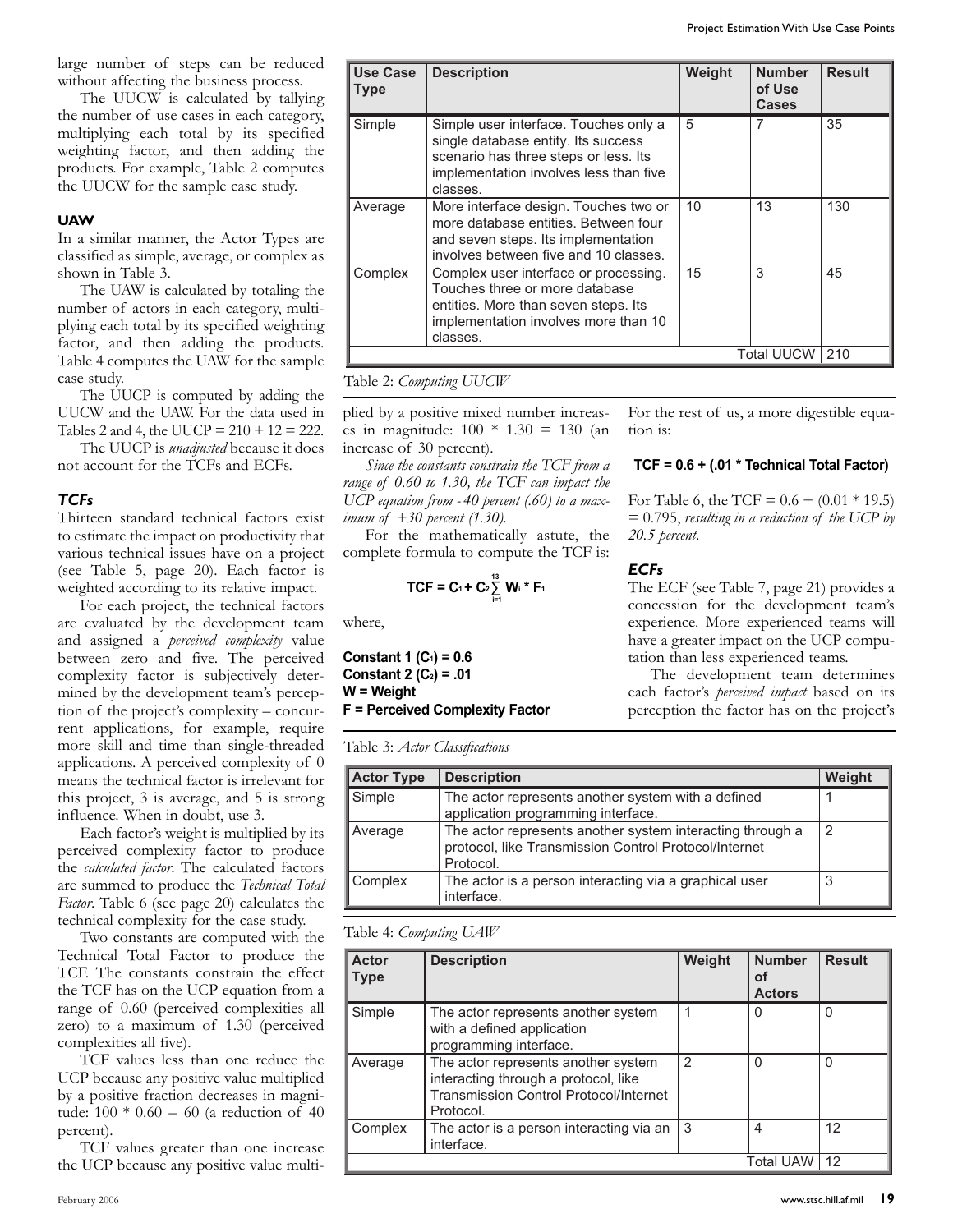| <b>Technical</b><br><b>Factor</b> | <b>Description</b>                                                                                                                                                                       |                                                                                                                                                                     | Weight         | $ECF = 1.4 +$<br>(-0.03 * Environmental To                                                                      |
|-----------------------------------|------------------------------------------------------------------------------------------------------------------------------------------------------------------------------------------|---------------------------------------------------------------------------------------------------------------------------------------------------------------------|----------------|-----------------------------------------------------------------------------------------------------------------|
| T1                                | Distributed System                                                                                                                                                                       |                                                                                                                                                                     | 2              | For the sample case stud                                                                                        |
| T <sub>2</sub>                    | Performance                                                                                                                                                                              |                                                                                                                                                                     | 1              | software development expe                                                                                       |
| T <sub>3</sub>                    | End User Efficiency                                                                                                                                                                      |                                                                                                                                                                     | $\mathbf{1}$   | in a high ETF. The most sig                                                                                     |
| T4                                | <b>Complex Internal Processing</b>                                                                                                                                                       |                                                                                                                                                                     | $\mathbf{1}$   | tive factor was the author's                                                                                    |
| T <sub>5</sub>                    | Reusability                                                                                                                                                                              |                                                                                                                                                                     | $\mathbf{1}$   | ence in the application dom<br>For Table 8, the ECF =                                                           |
| T <sub>6</sub>                    | Easy to Install                                                                                                                                                                          |                                                                                                                                                                     | 0.5            | $*26$ = 0.62, resulting in a decr                                                                               |
| T7                                | Easy to Use                                                                                                                                                                              |                                                                                                                                                                     | 0.5            | by 38 percent.                                                                                                  |
| T <sub>8</sub>                    | Portability                                                                                                                                                                              |                                                                                                                                                                     | $\overline{2}$ |                                                                                                                 |
| T <sub>9</sub>                    | Easy to Change                                                                                                                                                                           |                                                                                                                                                                     | $\mathbf{1}$   | <b>Calculating the UCP</b>                                                                                      |
| T <sub>10</sub>                   | Concurrency                                                                                                                                                                              |                                                                                                                                                                     | $\mathbf{1}$   | As a reminder, the UCP equ                                                                                      |
| T <sub>11</sub>                   | <b>Special Security Features</b>                                                                                                                                                         |                                                                                                                                                                     | $\mathbf{1}$   |                                                                                                                 |
| T <sub>12</sub>                   | Provides Direct Access for Third Parties                                                                                                                                                 |                                                                                                                                                                     | $\mathbf{1}$   | $UCP = UUCP * TCF$                                                                                              |
| T <sub>13</sub>                   | Special User Training Facilities Are Required<br>Table 5: Technical Complexity Factors                                                                                                   |                                                                                                                                                                     | $\mathbf{1}$   | From the above calculation<br>variables have the following                                                      |
|                                   | success. A value of 1 means the factor has<br>a strong, negative impact for the project; 3<br>is average; and 5 means it has a strong,<br>positive impact. A value of zero has no        | stants, "based on interviews with experi-<br>enced Objectory users at Objective<br>Systems" [1], constrain the impact the<br>ECF has on the UCP equation from 0.425 |                | $UUCP = 22$<br>$TCF = 0.79$<br>$ECF = 0.6$                                                                      |
|                                   | mpact on the project's success. For exam-<br>ble, team members with little or no moti-<br>vation for the project will have a strong                                                      | (Part-Time)<br>Workers<br>and<br>Programming Language $= 0$ , all other val-<br>ues $=$ 5) to 1.4 (perceived impact all 0).                                         | Difficult      | For the sample case study, the<br>the following:                                                                |
|                                   | negative impact (1) on the project's suc-<br>cess while team members with strong                                                                                                         | Therefore, the ECF can reduce the UCP<br>by 57.5 percent and increase the UCP by                                                                                    |                | $UCP = 222 * 0.79$                                                                                              |
| success.                          | object-oriented experience will have a<br>strong, positive impact (5) on the project's<br>Each factor's weight is multiplied by its                                                      | 40 percent.<br>The ECF has a greater potential impact on<br>the UCP count than the TCF. The formal<br>equation is:                                                  |                | $UCP = 109.42$ or 109 us<br>Note for the sample case study<br>ECF reduced the UUCP by a                         |
|                                   | berceived impact to produce its calculated<br>factor. The calculated factors are summed<br>to produce the <i>Environmental Total Factor</i> .<br>Larger values for the Environment Total | ECF = C <sub>1</sub> + C <sub>2</sub> <sup>8</sup> W <sub>i</sub> * F <sub>1</sub><br>where,                                                                        |                | percent (109/222*100).<br>By itself, the UCP value<br>useful. For example, a proje<br>of 222 may take longer th |
| eauation.                         | Factor will have a greater impact on the UCP                                                                                                                                             | Constant 1 $(C_1) = 1.4$                                                                                                                                            |                | UCP of 200, but we do not<br>much. Another factor is n                                                          |

## Table 5: *Technical Complexity Factors*

success. A value of 1 means the factor has star a strong, negative impact for the project; 3 is average; and 5 means it has a strong, positive impact. A value of zero has no<br>impact on the project's suggest. For even impact on the project's success. For example, team members with little or no moti-**Factor** vation for the project will have a strong negative impact (1) on the project's success while team members with strong object-oriented experience will have a 40 p strong, positive impact (5) on the project's success. *The ECF has a greater potential impact on*<br> *The ECF has a greater potential impact on the UCP count than the TCF.* The formal T2 Performance 3 3

Each factor's weight is multiplied by its equation is: ECF reduced the UUCP by perceived impact to produce its *calculated*<br>
T<sub>4</sub> Complex number of the series of the series of the series of the series of the series of the series of the series of the series of the series of the series of the series of *factor*. The calculated factors are summed to produce the *Environmental Total Factor*. perceived impact to p

*Larger values for the Environment Total* where, of 222 may take longer *Factor will have a greater impact on the UCP equation*. I allor *win* bar

Table 8 calculates the environmental factors for the case study project.  $W = Weight$   $W = Weight$  the project.

To produce the final  $\overline{ECF}$ , two con-  $F =$  Perceived Impact stants are computed with the Environmental Total Factor. The conthe computed with the security Features of  $\mathsf{P}\mathsf{F}$ 

Table 6: *Calculating the Technical Total Factor*<br>
Table 6: *Calculating the Technical Total Factor* 

| vation for the project will have a strong<br>negative impact (1) on the project's suc-<br>cess while team members with strong<br>object-oriented experience will have a<br>strong, positive impact (5) on the project's<br>success.<br>Each factor's weight is multiplied by its<br>perceived impact to produce its calculated<br>factor. The calculated factors are summed<br>to produce the <i>Environmental Total Factor</i> .<br>Larger values for the Environment Total<br>Factor will have a greater impact on the UCP<br>equation.<br>Table 8 calculates the environmental<br>factors for the case study project.<br>To produce the final ECF, two con-<br>computed<br>with<br>the<br>are<br>stants<br>Environmental Total Factor. The con-<br>Table 6: Calculating the Technical Total Factor |                                                                              |  | ues = 5) to 1.4 (perceived impact all $\theta$ )<br>Therefore, the ECF can reduce the UCI<br>by 57.5 percent and increase the UCP b<br>40 percent.<br>The ECF has a greater potential impact of<br>the UCP count than the TCF. The forma<br>equation is:<br>ECF = C <sub>1</sub> + C <sub>2</sub> <sup>8</sup> / <sub>i=1</sub> W <sub>i</sub> * F <sub>1</sub><br>where,<br>Constant 1 $(C_1) = 1.4$<br>Constant 2 $(C_2) = -0.03$<br>$W = Weight$<br>F = Perceived Impact<br>Informally, the equation works out to be: |                                       |                                                    |  |  |
|-------------------------------------------------------------------------------------------------------------------------------------------------------------------------------------------------------------------------------------------------------------------------------------------------------------------------------------------------------------------------------------------------------------------------------------------------------------------------------------------------------------------------------------------------------------------------------------------------------------------------------------------------------------------------------------------------------------------------------------------------------------------------------------------------------|------------------------------------------------------------------------------|--|--------------------------------------------------------------------------------------------------------------------------------------------------------------------------------------------------------------------------------------------------------------------------------------------------------------------------------------------------------------------------------------------------------------------------------------------------------------------------------------------------------------------------|---------------------------------------|----------------------------------------------------|--|--|
| <b>Technical</b>                                                                                                                                                                                                                                                                                                                                                                                                                                                                                                                                                                                                                                                                                                                                                                                      | <b>Description</b>                                                           |  |                                                                                                                                                                                                                                                                                                                                                                                                                                                                                                                          | Weight Perceived<br><b>Complexity</b> | <b>Calculated</b><br><b>Factor</b>                 |  |  |
| Factor                                                                                                                                                                                                                                                                                                                                                                                                                                                                                                                                                                                                                                                                                                                                                                                                |                                                                              |  |                                                                                                                                                                                                                                                                                                                                                                                                                                                                                                                          |                                       | (Weight*<br><b>Perceived</b><br><b>Complexity)</b> |  |  |
| T1                                                                                                                                                                                                                                                                                                                                                                                                                                                                                                                                                                                                                                                                                                                                                                                                    | Distributed System                                                           |  | $\overline{2}$                                                                                                                                                                                                                                                                                                                                                                                                                                                                                                           | 1                                     | 2                                                  |  |  |
| T <sub>2</sub>                                                                                                                                                                                                                                                                                                                                                                                                                                                                                                                                                                                                                                                                                                                                                                                        | Performance                                                                  |  | 1                                                                                                                                                                                                                                                                                                                                                                                                                                                                                                                        | 3                                     | 3                                                  |  |  |
| T <sub>3</sub>                                                                                                                                                                                                                                                                                                                                                                                                                                                                                                                                                                                                                                                                                                                                                                                        | End User Efficiency                                                          |  | 1                                                                                                                                                                                                                                                                                                                                                                                                                                                                                                                        | 3                                     | 3                                                  |  |  |
| T <sub>4</sub>                                                                                                                                                                                                                                                                                                                                                                                                                                                                                                                                                                                                                                                                                                                                                                                        | <b>Complex Internal Processing</b>                                           |  | 1                                                                                                                                                                                                                                                                                                                                                                                                                                                                                                                        | 3                                     | 3                                                  |  |  |
| T <sub>5</sub>                                                                                                                                                                                                                                                                                                                                                                                                                                                                                                                                                                                                                                                                                                                                                                                        | Reusability                                                                  |  | 1                                                                                                                                                                                                                                                                                                                                                                                                                                                                                                                        | 0                                     | 0                                                  |  |  |
| T <sub>6</sub>                                                                                                                                                                                                                                                                                                                                                                                                                                                                                                                                                                                                                                                                                                                                                                                        | Easy to Install                                                              |  | 0.5                                                                                                                                                                                                                                                                                                                                                                                                                                                                                                                      | 0                                     | 0                                                  |  |  |
| T7                                                                                                                                                                                                                                                                                                                                                                                                                                                                                                                                                                                                                                                                                                                                                                                                    | Easy to Use                                                                  |  | 0.5                                                                                                                                                                                                                                                                                                                                                                                                                                                                                                                      | 5                                     | 2.5                                                |  |  |
| T <sub>8</sub>                                                                                                                                                                                                                                                                                                                                                                                                                                                                                                                                                                                                                                                                                                                                                                                        | Portable                                                                     |  | $\overline{2}$                                                                                                                                                                                                                                                                                                                                                                                                                                                                                                           | 0                                     | 0                                                  |  |  |
| T <sub>9</sub>                                                                                                                                                                                                                                                                                                                                                                                                                                                                                                                                                                                                                                                                                                                                                                                        |                                                                              |  | $\mathbf{1}$                                                                                                                                                                                                                                                                                                                                                                                                                                                                                                             | 3                                     | 3                                                  |  |  |
| T <sub>10</sub>                                                                                                                                                                                                                                                                                                                                                                                                                                                                                                                                                                                                                                                                                                                                                                                       | Easy to Change<br>Concurrency                                                |  | 1                                                                                                                                                                                                                                                                                                                                                                                                                                                                                                                        | $\mathbf 0$                           | $\mathbf 0$                                        |  |  |
| T <sub>11</sub>                                                                                                                                                                                                                                                                                                                                                                                                                                                                                                                                                                                                                                                                                                                                                                                       |                                                                              |  | 1                                                                                                                                                                                                                                                                                                                                                                                                                                                                                                                        | 0                                     | 0                                                  |  |  |
| T <sub>12</sub>                                                                                                                                                                                                                                                                                                                                                                                                                                                                                                                                                                                                                                                                                                                                                                                       | <b>Special Security Features</b><br>Provides Direct Access for Third Parties |  | 1                                                                                                                                                                                                                                                                                                                                                                                                                                                                                                                        | 3                                     | 3                                                  |  |  |
| T <sub>13</sub>                                                                                                                                                                                                                                                                                                                                                                                                                                                                                                                                                                                                                                                                                                                                                                                       | Special User Training Facilities Are Required                                |  |                                                                                                                                                                                                                                                                                                                                                                                                                                                                                                                          | $\Omega$                              | $\mathbf 0$                                        |  |  |

### **ECF = 1.4 + (-0.03 \* Environmental Total Factor)**

For the sample case study, the author's software development experience resulted in a high ETF. The most significant negative factor was the author's lack of experience in the application domain.

For Table 8, the ECF =  $1.4 + (-0.03)$ \*26) = 0.62, *resulting in a decrease of the UCP by 38 percent*.

#### *Calculating the UCP*

As a reminder, the UCP equation is:

### **UCP = UUCP \* TCF \* ECF**

From the above calculations, the UCP variables have the following values:

> **UUCP = 222 TCF = 0.795 ECF = 0.62**

For the sample case study, the final UCP is<br>  $\frac{1}{2}$  **p on**  $\frac{1}{2}$  **Programming I** appeare  $\equiv 0$  all other values the following. the following:

## **UCP = 222 \* 0.795 \* 0.62 Perceived**

#### **UCP = 109.42 or 109 use case points**

*Note for the sample case study, the TCF and ECF reduced the UUCP by approximately 49 percent (109/222\*100).*

By itself, the UCP value is not very  $\frac{20}{2}$  **EGR** = **CR** = **CR** = **CR** = **CR** = **CR** = **CR** = **CR** = **CR** = **CR** = **CR** = **CR** = **CR** = **CR** = **CR** = **CR** = **CR** = **CR** = **CR** = **CR** = **CR** = **CR** = **CR** = **CR** = **CR** = **CR** = **CR** = **CR** = **CR** = **CR** = of 222 may take longer than one with a UCP of 200, but we do not know by how **Constant 1 (C<sub>1</sub>) = 1.4** much. Another factor is needed to estimate the number of hours to complete the project.

#### *PF*

Informally, the equation works out to be: The PF is the *ratio of deveral access for the PF* is the *ratio of deveral* The PF is the *ratio of development man-hours needed per use case point*. Statistics from past projects provide the data to estimate the initial PF. For instance, if a past project with a UCP of 120 took 2,200 hours to complete, divide 2,200 by 120 to obtain a PF of 18 man-hours per use case point.

#### *Estimated Hours*

The total estimated number of hours for the project is determined by multiplying the UCP by the PF.

#### **Total Estimate = UCP \* PF**

If no historical data has been collected, consider two possibilities:

1. Establish a baseline by computing the UCP for previously completed projects (as was done with the sample case study in this article).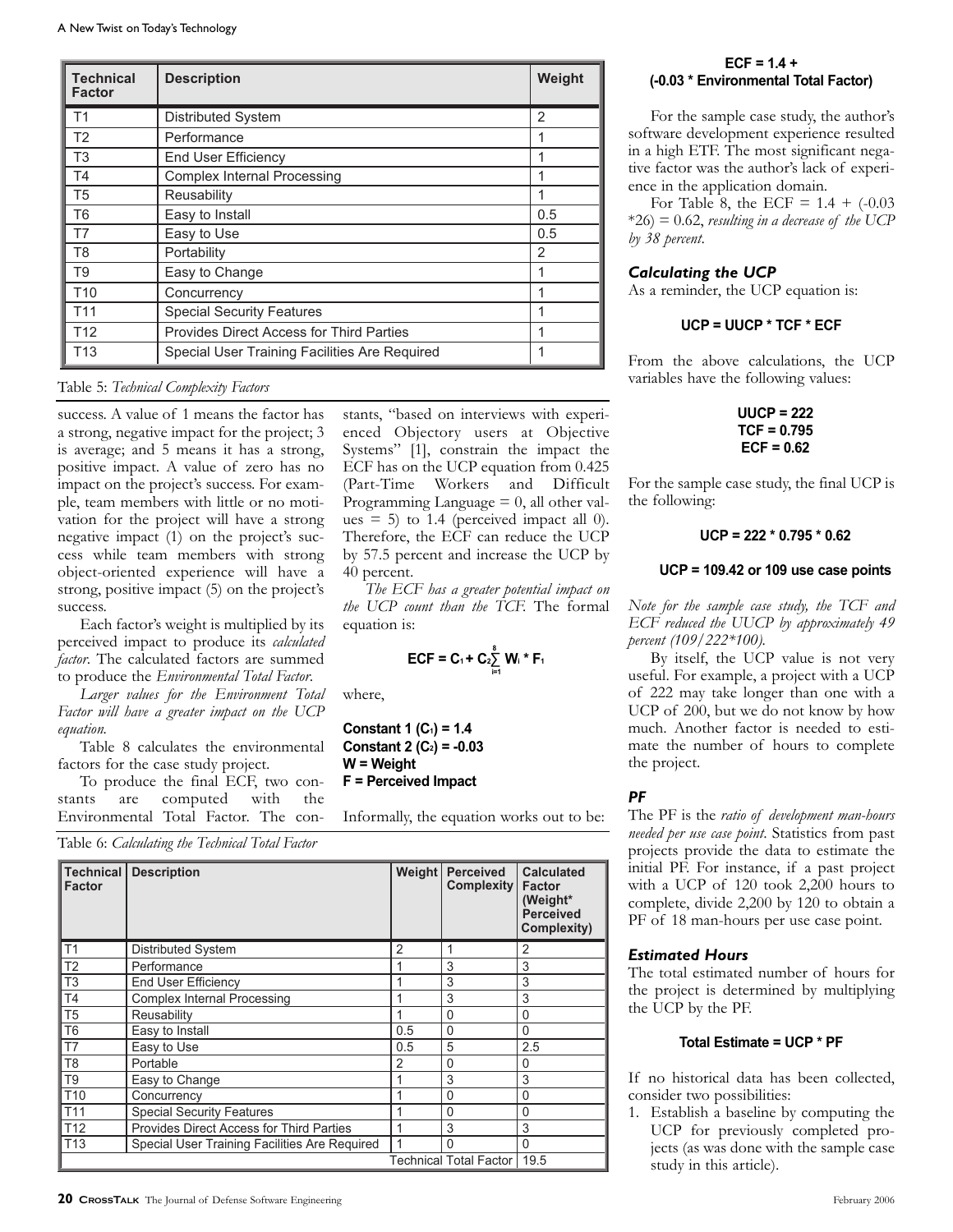2. Use a value between 15 and 30 depending on the development team's overall experience and past accomplishments (Do they normally finish on time? Under budget? etc.). If it is a brand-new team, use a value of 20 for the first project.

After the project completes, divide the number of actual hours it took to complete the project by the number of UCPs. The product becomes the new PF.

*Since the sample case study presented in this article actually took 990 hours to complete, the PF for the next project is: 990/109 = 9.08*

## **Industry Case Studies**

From the time Karner produced his initial report in 1993, many case studies have been accomplished that validate the reasonableness of the UCP method.

In the first case study in 2001, Suresh Nageswaran published the results of a UCP estimation effort for a product support Web site belonging to large North American software company [4]. Nageswaran, however, extended the UCP equation to include testing and project management coefficients to derive a more accurate estimate.

While testing and project management might be considered non-functional requirements, nevertheless they can significantly increase the length of the project. Testing a Java 2 Enterprise Edition implementation, for example, may take longer than testing a Component Object Model component; it is not unusual to spend significant time coordinating, tracking, and reporting project status.

*Nageswaran's extensions to the UCP equation produced an estimate of 367 man-days, a deviation of 6 percent of the actual effort of 390 man-days.*

In a recent e-mail exchange with this author, Nageswaran said he had also applied the UCP method to performance testing, unit-level testing, and white box testing.

In the second case study, research scientist Dr. Bente Anda [5] evaluated the UCP method in case studies from several companies and student projects from the Norwegian University of Science and Technology that varied across application domains, development tools, and team size. The results are shown in Table 9.

*For the above studies, the average UCP estimate is 19 percent; the average expert estimate is 20 percent.*

Additionally, at the 2005 International Conference on Software Engineering, Anda, et al. [6] presented a paper that described the UCP estimate of an incremental, large-scale development project

| Environmental<br><b>Factor</b> | <b>Description</b>                | Weight        |
|--------------------------------|-----------------------------------|---------------|
| E <sub>1</sub>                 | Familiarity With UML*             | 1.5           |
| E <sub>2</sub>                 | Part-Time Workers                 | -1            |
| E <sub>3</sub>                 | <b>Analyst Capability</b>         | 0.5           |
| E <sub>4</sub>                 | <b>Application Experience</b>     | 0.5           |
| E <sub>5</sub>                 | <b>Object-Oriented Experience</b> |               |
| E6                             | Motivation                        |               |
| E7                             | Difficult Programming Language    | -1            |
| E <sub>8</sub>                 | <b>Stable Requirements</b>        | $\mathcal{P}$ |

\*Note: Karner's original factor, "Familiar with Objectory," was changed to reflect the popularity of UML.

## **Conclusion**

| Table 7: Environmental Complexity Factors                                                                                                                                                                                                                                                                                                                                                                                                                                                                                                                                                                                                                                                            |                                              |                             |                                  |                               |  |                                                                                          |  |                                                        |                                                                                                                                                                                                                                                                                                                                                                                                                                                                                                                                                                                                                       |  |
|------------------------------------------------------------------------------------------------------------------------------------------------------------------------------------------------------------------------------------------------------------------------------------------------------------------------------------------------------------------------------------------------------------------------------------------------------------------------------------------------------------------------------------------------------------------------------------------------------------------------------------------------------------------------------------------------------|----------------------------------------------|-----------------------------|----------------------------------|-------------------------------|--|------------------------------------------------------------------------------------------|--|--------------------------------------------------------|-----------------------------------------------------------------------------------------------------------------------------------------------------------------------------------------------------------------------------------------------------------------------------------------------------------------------------------------------------------------------------------------------------------------------------------------------------------------------------------------------------------------------------------------------------------------------------------------------------------------------|--|
| that was within 17 percent of the actual<br>effort.<br>In the third case study, Agilis Solutions<br>and FPT Software partnered to produce<br>an estimation method, based on the UCP<br>method that produces very accurate esti-<br>mates. In an article that was presented at<br>the 2005 Object-Oriented, Programming,<br>Systems, Languages, and Applications<br>conference, Edward R. Carroll of Agilis<br>Solutions stated:<br>After applying the process across<br>hundreds of sizable (60 man-<br>months average) software projects,<br>we have demonstrated metrics that<br>prove an estimating accuracy of less<br>than 9 percent deviation from actu-<br>al to estimated cost on 95 percent |                                              |                             |                                  |                               |  | across more than 200 projects. [7]<br><b>Conclusion</b><br>estimation methodologies [7]. |  |                                                        | of our projects. Our process and<br>this success factor are documented<br>over a period of five years, and<br>To achieve greater accuracy, the Agilis<br>Solutions/FPT Software estimation method<br>includes a risk coefficient with the UCP equation.<br>An early project estimate helps managers,<br>developers, and testers plan for the<br>resources a project requires. As the case<br>studies indicate, the UCP method can pro-<br>duce an early estimate within 20 percent<br>of the actual effort, and often, closer to<br>the actual effort than experts and other<br>Moreover, in many traditional estima- |  |
| Table 8: Calculating the Environmental Total Factor                                                                                                                                                                                                                                                                                                                                                                                                                                                                                                                                                                                                                                                  |                                              |                             |                                  |                               |  |                                                                                          |  |                                                        |                                                                                                                                                                                                                                                                                                                                                                                                                                                                                                                                                                                                                       |  |
| <b>Environmental</b><br><b>Factor</b>                                                                                                                                                                                                                                                                                                                                                                                                                                                                                                                                                                                                                                                                | <b>Description</b>                           |                             |                                  | Weight<br>Perceived<br>Impact |  | <b>Calculated Factor</b><br>(Weight*Perceived<br>Complexity)                             |  |                                                        |                                                                                                                                                                                                                                                                                                                                                                                                                                                                                                                                                                                                                       |  |
| E <sub>1</sub>                                                                                                                                                                                                                                                                                                                                                                                                                                                                                                                                                                                                                                                                                       | Familiarity With UML                         |                             |                                  | 1.5                           |  | 5                                                                                        |  | 7.5                                                    |                                                                                                                                                                                                                                                                                                                                                                                                                                                                                                                                                                                                                       |  |
| E <sub>2</sub>                                                                                                                                                                                                                                                                                                                                                                                                                                                                                                                                                                                                                                                                                       | Part-Time Workers                            |                             |                                  | -1                            |  | 0                                                                                        |  |                                                        | 0                                                                                                                                                                                                                                                                                                                                                                                                                                                                                                                                                                                                                     |  |
| E <sub>3</sub>                                                                                                                                                                                                                                                                                                                                                                                                                                                                                                                                                                                                                                                                                       | <b>Analyst Capability</b>                    |                             |                                  | 0.5                           |  | 5                                                                                        |  | 2.5                                                    |                                                                                                                                                                                                                                                                                                                                                                                                                                                                                                                                                                                                                       |  |
| E4                                                                                                                                                                                                                                                                                                                                                                                                                                                                                                                                                                                                                                                                                                   | <b>Application Experience</b>                |                             |                                  | 0.5                           |  | 0                                                                                        |  |                                                        | 0                                                                                                                                                                                                                                                                                                                                                                                                                                                                                                                                                                                                                     |  |
| E <sub>5</sub>                                                                                                                                                                                                                                                                                                                                                                                                                                                                                                                                                                                                                                                                                       | Object-Oriented Experience                   |                             |                                  | 1                             |  | 5                                                                                        |  |                                                        | 5                                                                                                                                                                                                                                                                                                                                                                                                                                                                                                                                                                                                                     |  |
| E <sub>6</sub><br>E7                                                                                                                                                                                                                                                                                                                                                                                                                                                                                                                                                                                                                                                                                 | Motivation<br>Difficult Programming Language |                             |                                  | 1<br>$-1$                     |  | 5<br>0                                                                                   |  |                                                        | 5<br>0                                                                                                                                                                                                                                                                                                                                                                                                                                                                                                                                                                                                                |  |
| E <sub>8</sub>                                                                                                                                                                                                                                                                                                                                                                                                                                                                                                                                                                                                                                                                                       | <b>Stable Requirements</b>                   |                             |                                  | $\overline{2}$                |  | 3                                                                                        |  |                                                        | 6                                                                                                                                                                                                                                                                                                                                                                                                                                                                                                                                                                                                                     |  |
|                                                                                                                                                                                                                                                                                                                                                                                                                                                                                                                                                                                                                                                                                                      |                                              |                             |                                  |                               |  | <b>Environmental Total Factor</b>                                                        |  |                                                        | 26                                                                                                                                                                                                                                                                                                                                                                                                                                                                                                                                                                                                                    |  |
| Table 9: Use Case Studies                                                                                                                                                                                                                                                                                                                                                                                                                                                                                                                                                                                                                                                                            |                                              |                             |                                  |                               |  |                                                                                          |  |                                                        |                                                                                                                                                                                                                                                                                                                                                                                                                                                                                                                                                                                                                       |  |
| Company                                                                                                                                                                                                                                                                                                                                                                                                                                                                                                                                                                                                                                                                                              | Project                                      | Use Case<br><b>Estimate</b> | <b>Expert</b><br><b>Estimate</b> |                               |  | <b>Actual</b><br><b>Effort</b>                                                           |  | <b>Deviation</b><br><b>Use Case</b><br><b>Estimate</b> | <b>Deviation</b><br><b>Expert</b><br><b>Estimate</b>                                                                                                                                                                                                                                                                                                                                                                                                                                                                                                                                                                  |  |
| Mogel                                                                                                                                                                                                                                                                                                                                                                                                                                                                                                                                                                                                                                                                                                | Α                                            | 2,550                       | 2,730                            |                               |  | 3,670                                                                                    |  | $-31%$                                                 | $-26%$                                                                                                                                                                                                                                                                                                                                                                                                                                                                                                                                                                                                                |  |
| Mogel                                                                                                                                                                                                                                                                                                                                                                                                                                                                                                                                                                                                                                                                                                | B                                            | 2,730                       | 2,340                            |                               |  | 2,860                                                                                    |  | $-5%$                                                  | $-18%$                                                                                                                                                                                                                                                                                                                                                                                                                                                                                                                                                                                                                |  |
| Mogel                                                                                                                                                                                                                                                                                                                                                                                                                                                                                                                                                                                                                                                                                                | C                                            | 2,080                       | 2,100                            |                               |  | 2,740                                                                                    |  | $-24%$                                                 | $-23%$                                                                                                                                                                                                                                                                                                                                                                                                                                                                                                                                                                                                                |  |
| CGE and Y                                                                                                                                                                                                                                                                                                                                                                                                                                                                                                                                                                                                                                                                                            | A                                            | 10,831                      | 7,000                            |                               |  | 10,043                                                                                   |  | $+8%$                                                  | $-30%$                                                                                                                                                                                                                                                                                                                                                                                                                                                                                                                                                                                                                |  |
| CGE and Y                                                                                                                                                                                                                                                                                                                                                                                                                                                                                                                                                                                                                                                                                            | B                                            | 14,965                      | 12,600                           |                               |  | 12,000                                                                                   |  | $+25%$                                                 | $+5%$                                                                                                                                                                                                                                                                                                                                                                                                                                                                                                                                                                                                                 |  |
| <b>IBM</b>                                                                                                                                                                                                                                                                                                                                                                                                                                                                                                                                                                                                                                                                                           | Α                                            | 4,086                       | 2,772                            |                               |  | 3,360                                                                                    |  | $+22%$                                                 | $-18%$                                                                                                                                                                                                                                                                                                                                                                                                                                                                                                                                                                                                                |  |
| <b>Student Project</b>                                                                                                                                                                                                                                                                                                                                                                                                                                                                                                                                                                                                                                                                               | Α                                            | 666                         |                                  |                               |  | 742                                                                                      |  | $-10%$                                                 |                                                                                                                                                                                                                                                                                                                                                                                                                                                                                                                                                                                                                       |  |
| Student Project                                                                                                                                                                                                                                                                                                                                                                                                                                                                                                                                                                                                                                                                                      | <sub>B</sub>                                 | 487                         |                                  |                               |  | 396                                                                                      |  | $+23%$                                                 |                                                                                                                                                                                                                                                                                                                                                                                                                                                                                                                                                                                                                       |  |

## Table 8: *Calculating the Environmental Total Factor* Table 8: *Calculating the Environmental Total Factor* Table 9: *Use Case Studies*

| we have demonstrated methes that<br>prove an estimating accuracy of less<br>than 9 percent deviation from actu-<br>al to estimated cost on 95 percent |                                                              |                                    |                                   |                        |                                |  | estimation methodologies [7].                          | Of the actual chort, and onen, closer to<br>the actual effort than experts and other<br>Moreover, in many traditional estima- |
|-------------------------------------------------------------------------------------------------------------------------------------------------------|--------------------------------------------------------------|------------------------------------|-----------------------------------|------------------------|--------------------------------|--|--------------------------------------------------------|-------------------------------------------------------------------------------------------------------------------------------|
| Table 8: Calculating the Environmental Total Factor<br>Environmental                                                                                  | <b>Description</b>                                           |                                    |                                   | <b>Weight</b>          | <b>Perceived</b>               |  |                                                        | <b>Calculated Factor</b>                                                                                                      |
| <b>Factor</b>                                                                                                                                         |                                                              |                                    |                                   |                        | Impact                         |  |                                                        | (Weight*Perceived<br>Complexity)                                                                                              |
| E <sub>1</sub>                                                                                                                                        | Familiarity With UML                                         |                                    |                                   | 1.5                    | 5                              |  |                                                        | 7.5                                                                                                                           |
| E2                                                                                                                                                    | Part-Time Workers                                            |                                    |                                   | $-1$                   | $\mathbf 0$                    |  |                                                        | $\Omega$                                                                                                                      |
| E <sub>3</sub>                                                                                                                                        | <b>Analyst Capability</b>                                    |                                    |                                   | 0.5                    | 5                              |  |                                                        | 2.5                                                                                                                           |
| E4                                                                                                                                                    | <b>Application Experience</b>                                |                                    |                                   | 0.5                    | 0                              |  |                                                        | 0                                                                                                                             |
| E <sub>5</sub>                                                                                                                                        | Object-Oriented Experience                                   |                                    |                                   | 1                      | 5                              |  |                                                        | 5                                                                                                                             |
| E <sub>6</sub>                                                                                                                                        | Motivation                                                   |                                    |                                   | 1                      | 5                              |  |                                                        | 5                                                                                                                             |
| <b>E7</b><br>E <sub>8</sub>                                                                                                                           | Difficult Programming Language<br><b>Stable Requirements</b> |                                    |                                   | $-1$<br>$\overline{2}$ | 0<br>3                         |  |                                                        | $\overline{0}$<br>6                                                                                                           |
|                                                                                                                                                       |                                                              |                                    | <b>Environmental Total Factor</b> |                        |                                |  | 26                                                     |                                                                                                                               |
|                                                                                                                                                       |                                                              |                                    |                                   |                        |                                |  |                                                        |                                                                                                                               |
| Table 9: Use Case Studies                                                                                                                             |                                                              |                                    |                                   |                        |                                |  |                                                        |                                                                                                                               |
| Company                                                                                                                                               | Project                                                      | <b>Use Case</b><br><b>Estimate</b> | <b>Expert</b><br><b>Estimate</b>  |                        | <b>Actual</b><br><b>Effort</b> |  | <b>Deviation</b><br><b>Use Case</b><br><b>Estimate</b> | <b>Deviation</b><br><b>Expert</b><br><b>Estimate</b>                                                                          |
| Mogel                                                                                                                                                 | A                                                            | 2,550                              | 2,730                             |                        | 3,670                          |  | $-31%$                                                 | $-26%$                                                                                                                        |
| Mogel                                                                                                                                                 | B                                                            | 2,730                              | 2,340                             |                        | 2,860                          |  | $-5%$                                                  | $-18%$                                                                                                                        |
| Mogel                                                                                                                                                 | C                                                            | 2,080                              | 2,100                             |                        | 2,740                          |  | $-24%$                                                 | $-23%$                                                                                                                        |
| CGE and Y                                                                                                                                             | A                                                            | 10,831                             | 7,000                             |                        | 10,043                         |  | $+8%$                                                  | $-30%$                                                                                                                        |
| CGE and Y                                                                                                                                             | B                                                            | 14,965                             | 12,600                            |                        | 12,000                         |  | $+25%$                                                 | $+5%$                                                                                                                         |
| <b>IBM</b>                                                                                                                                            | Α                                                            | 4,086                              | 2,772                             |                        | 3,360                          |  | $+22%$                                                 | $-18%$                                                                                                                        |
| <b>Student Project</b>                                                                                                                                | A                                                            | 666                                |                                   |                        | 742                            |  | $-10%$                                                 |                                                                                                                               |
| <b>Student Project</b>                                                                                                                                | B                                                            | 487                                |                                   |                        | 396                            |  | $+23%$                                                 |                                                                                                                               |
| <b>Student Project</b>                                                                                                                                | C                                                            | 488                                |                                   |                        | 673                            |  | $-25%$                                                 |                                                                                                                               |
|                                                                                                                                                       |                                                              |                                    |                                   |                        |                                |  |                                                        | 21<br>www.stsc.hill.af.mil                                                                                                    |